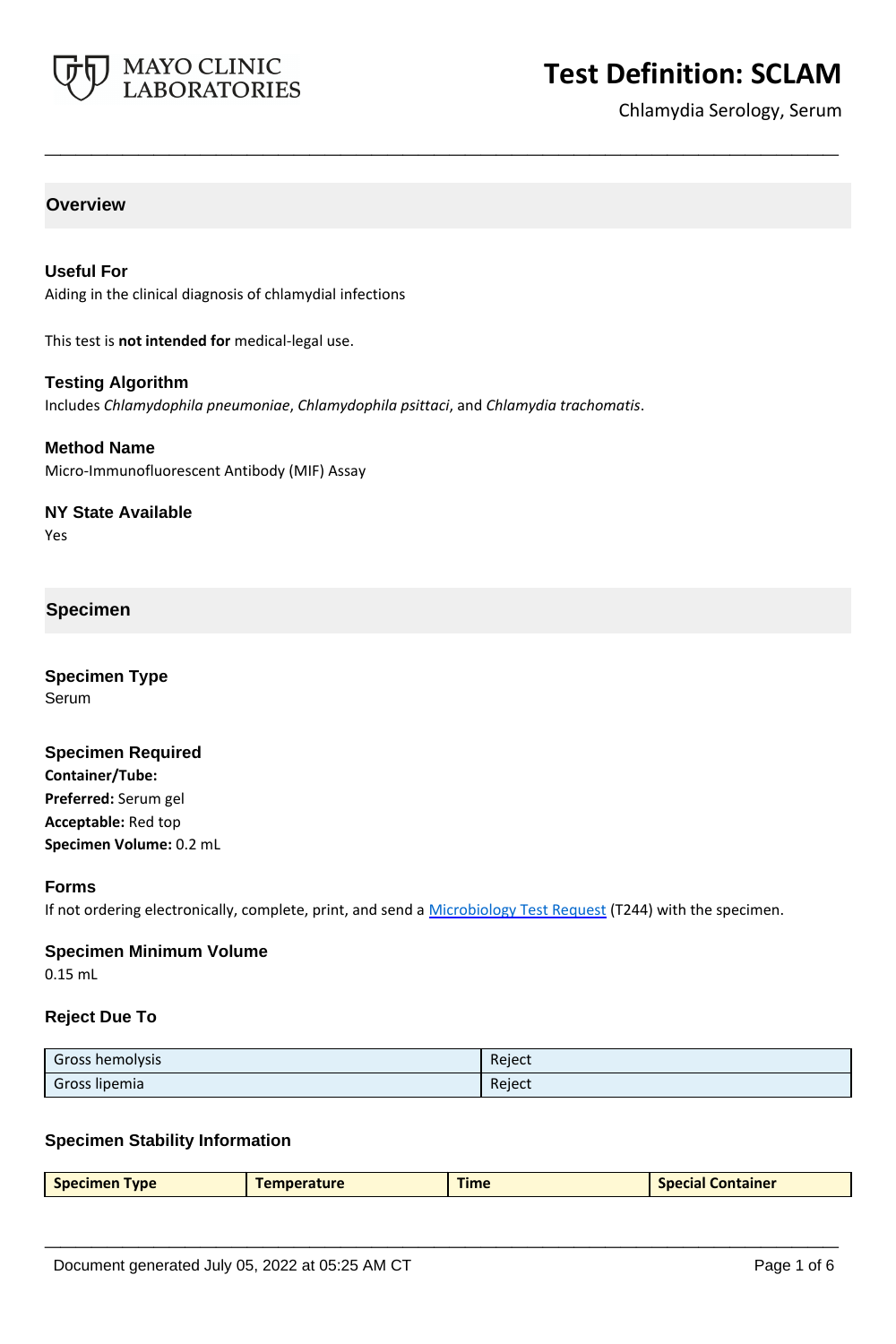**Test Definition: SCLAM**

Chlamydia Serology, Serum

| Serum | Refrigerated (preferred) | 30 days |  |
|-------|--------------------------|---------|--|
|       | Frozen                   | 30 days |  |

**\_\_\_\_\_\_\_\_\_\_\_\_\_\_\_\_\_\_\_\_\_\_\_\_\_\_\_\_\_\_\_\_\_\_\_\_\_\_\_\_\_\_\_\_\_\_\_\_\_\_\_**

## **Clinical & Interpretive**

MAYO CLINIC **LABORATORIES** 

#### **Clinical Information**

Members of the family Chlamydiaceae are small, nonmotile, gram-negative, obligate intracellular organisms that grow in the cytoplasm of host cells. Two genera of clinical importance are *Chlamydia,* which includes *Chlamydia trachomatis*, and *Chlamydophila,* which includes *Chlamydophila pneumoniae* and *Chlamydophila psittaci.* These organisms share many features of bacteria and are susceptible to antibiotic therapy. They are also similar to viruses, requiring living cells for multiplication.

The chlamydial life cycle can be divided into 2 distinct phases: an extracellular, nonreplicating, infectiousstage and an obligate intracellular, replicating, noninfectious stage. The infectious form, or elementary body (EB), attaches to the target cell membrane and enters the cell via a phagosome. After cell entry, the EB reorganizes into reticulate particles (forming inclusion bodies) and binary fission begins. After 18 to 24 hours, reticulate particles condense to form EBs. These new EBs are released, beginning another infection cycle.

*C psittaci* is the causative agent of psittacosis, a disease characterized by pneumonia, headache, altered mentation, and hepatosplenomegaly. Psittacosis is acquired by airborne transmission from infected birds.

*C pneumoniae* (formerly known as Taiwan acute respiratory agent: TWAR and, more recently, as *Chlamydia pneumoniae*) causes pneumonia in humans. It is unique because it is a primary pathogen of humans, is spread from human to human, and apparently has no animal or bird host. *Chlamydophila pneumoniae* is responsible for approximately 10% of pneumonia cases.

*C trachomatis* has been implicated in a wide variety of infections in humans. It is a common cause of nongonococcal urethritis and cervicitis, and many systemic complications of chlamydial infections have been described. In females, this organism is a cause of pelvic inflammatory disease, salpingitis, and endometritis. In males, epididymitis and Reiter syndrome occur. Lymphogranuloma venereum is a sexually transmitted infection caused by *C trachomatis*. It presents with a transient primary genital lesion followed by suppurative regional lymphadenopathy. Occasionally, severe proctitis or proctocolitis may develop. *C trachomatis* also causes ophthalmologic infections, such as trachoma (rare in the United States), adult inclusion conjunctivitis and inclusion conjunctivitis in neonates. These disorders have traditionally been diagnosed by cytologic detection or culture. However, molecular detection methods (CTRNA / *Chlamydia trachomatis* by Nucleic Acid Amplification [HOLOGIC], Varies) may now represent a more sensitive diagnostic approach.

**\_\_\_\_\_\_\_\_\_\_\_\_\_\_\_\_\_\_\_\_\_\_\_\_\_\_\_\_\_\_\_\_\_\_\_\_\_\_\_\_\_\_\_\_\_\_\_\_\_\_\_**

Fitz-Hugh-Curtis syndrome (perihepatitis) has been associated with chlamydiae.

#### **Reference Values**

*Chlamydophila pneumoniae* IgG: <1:64 IgM: <1:10

*Chlamydophila psittaci*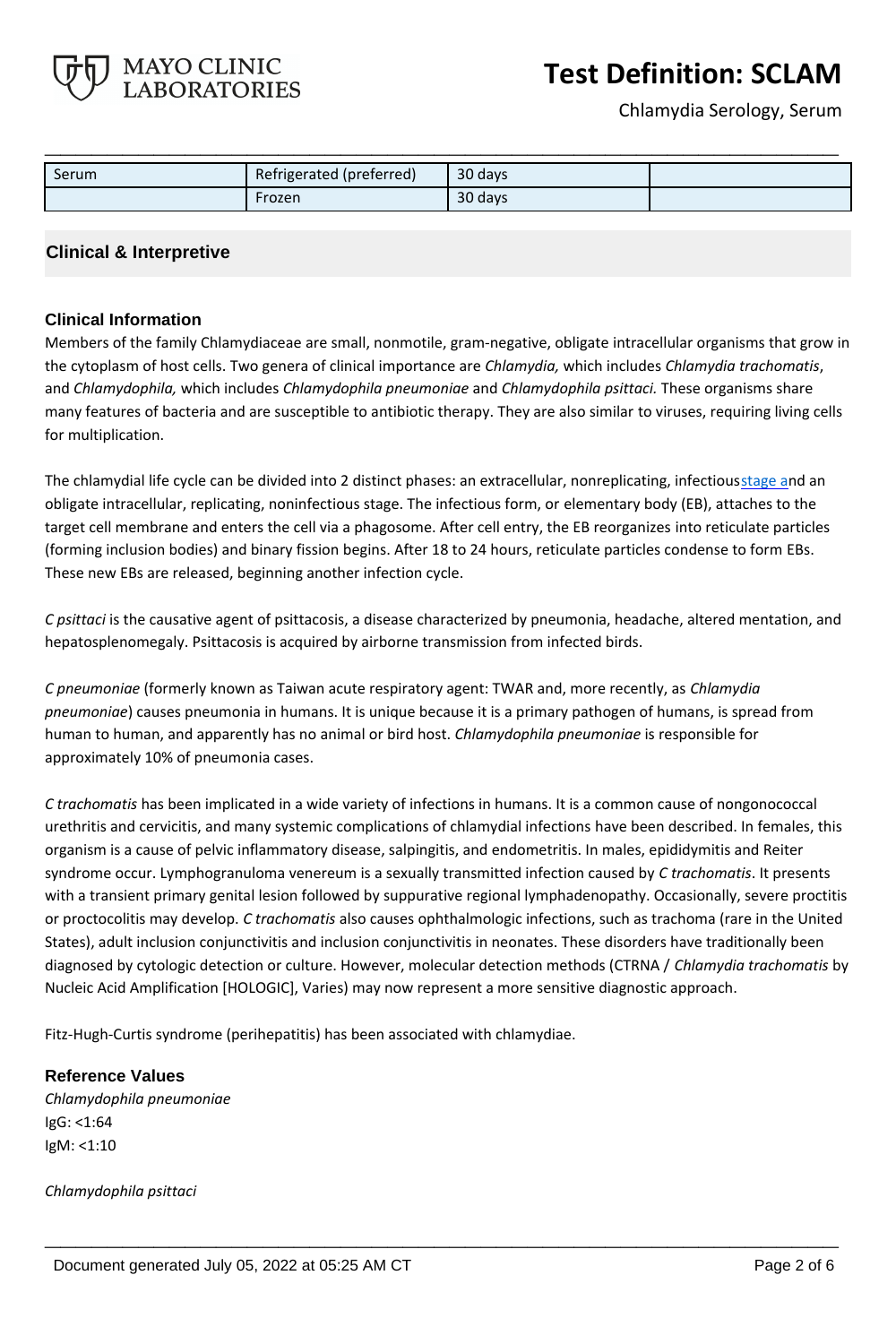

Chlamydia Serology, Serum

IgG: <1:64 IgM: <1:10

*Chlamydia trachomatis* IgG: <1:64 IgM: <1:10

## **Interpretation**

IgG: *Chlamydophila pneumoniae*  $>$  or =1:512 IgG endpoint titers of 1:512 or more are considered presumptive evidence of current infection.

## <1:512 and > or =1:64

A single specimen endpoint titer of from 1:64 to 1:512 should be considered evidence of infection at an undetermined time. A second specimen drawn 10 to 21 days after the original draw should be tested in parallel with the first. If the second specimen exhibits a titer 1:512 or more or a 4-fold increase over that of the initial specimen, current (acute) infection is indicated. Unchanging titers from 1:64 to 1:512 suggest past infection.

**\_\_\_\_\_\_\_\_\_\_\_\_\_\_\_\_\_\_\_\_\_\_\_\_\_\_\_\_\_\_\_\_\_\_\_\_\_\_\_\_\_\_\_\_\_\_\_\_\_\_\_**

#### $< 1:64$

IgG endpoint titers below 1:64 suggest that the patient does not have a current infection. These antibody levels may be found in patients with either no history of chlamydial infection or those with past infection whose antibody levels have dropped below detectable levels.

*Chlamydophila pneumoniae* antibody is detectable in 25% to 45% of adults tested.

*Chlamydophila psittaci* and *Chlamydia trachomatis*

 $>$  or =1:64

IgG endpoint titers of 1:64 or more are considered presumptive evidence of current infection.

## $< 1:64$

IgG endpoint titers below 1:64 suggest that the patient does not have a current infection. These antibody levels may be found in patients with either no history of chlamydial infection or those with past infection whose antibody levels have dropped below detectable levels.

IgM

*Chlamydophila pneumoniae, Chlamydophila psittaci,* and *Chlamydia trachomatis* > or =1:10

IgM endpoint titers of 1:10 or more are considered presumptive evidence of infection.

## <1:10

IgM endpoint titers below 1:10 suggest that the patient does not have a current infection. These antibody levels may be found in patients with either no history of chlamydial infection or those with past infection whose antibody levels have dropped below detectable levels.

**\_\_\_\_\_\_\_\_\_\_\_\_\_\_\_\_\_\_\_\_\_\_\_\_\_\_\_\_\_\_\_\_\_\_\_\_\_\_\_\_\_\_\_\_\_\_\_\_\_\_\_**

## **Cautions**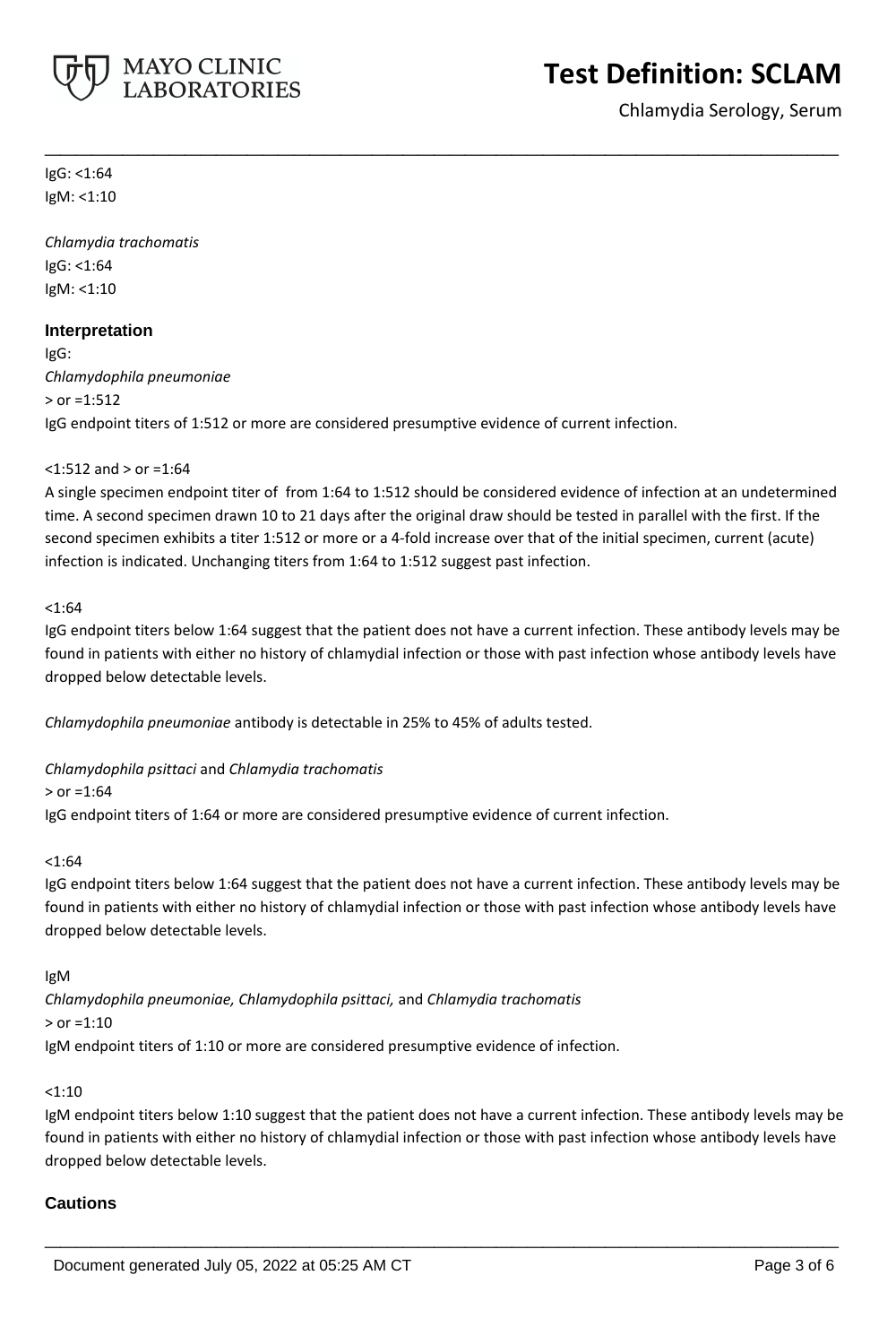

Chlamydia Serology, Serum

Antichlamydial IgG can persist for years. All results from chlamydial serologies must correlate with clinical history and other data available to the physician.

**\_\_\_\_\_\_\_\_\_\_\_\_\_\_\_\_\_\_\_\_\_\_\_\_\_\_\_\_\_\_\_\_\_\_\_\_\_\_\_\_\_\_\_\_\_\_\_\_\_\_\_**

Specimens collected too early during primary infection may not contain detectable antibodies. If chlamydial infection is suspected, a second specimen should be collected 10 to 21 days later and tested in parallel with the original specimen.

During a primary *Chlamydia* infection, the early antibody response may be cross-reactive with multiple *Chlamydia* species.

The *Chlamydia* microimmunofluorescent antibody assay utilizes serotypes D-K of *Chlamydia trachomatis*. Sera from suspected cases of lymphogranuloma venereum (LGV) should be tested by a Lymphogranuloma Venereum Differentiation Antibody Panel. LGV testing is not performed by Mayo Clinic Laboratories; call 800-533-1710 for further assistance.

Due to the limited sensitivity and specificity of *Chlamydia* serologic tests, patients with suspected *C trachomatis* infection should be tested by a molecular method (eg, CTRNA / *Chlamydia trachomatis* by Nucleic Acid Amplification [HOLOGIC], Varies) when clinical manifestations are present.

## **Clinical Reference**

1. Movahed MR: Infection with *Chlamydia pneumoniae* and atherosclerosis: a review. J South Carolina Med Assoc. 1999;95:303-308

2. Smith T: *Chlamydia*. In: Schmidt N, Emmons R, eds. Diagnostic procedures for viral, rickettsial and chlamydial infections. 6th ed. APHA; 1989: 1165-1198

3. Sheffield PA, Moore DE, Voigt LF, et al: The association between *Chlamydia trachomatis* serology and pelvic damage in women with tubal ectopic gestations. Fertil Steril. 1993;60:970-975

4. Batteiger BE, Tang M: *Chlamydia trachomatis* (trachoma and urogenital infections). In: Bennett JE, Dolin R, Blaser MJ, eds. Mandell, Douglas, and Bennett's Principles and Practice of Infectious Diseases. 9th ed. Elsevier; 2020:2301-2319 5. Schlossberg D: Psittacosis (due to *Chlamydia psittaci*). In: Bennett JE, Dolin R, Blaser MJ, eds. Mandell, Douglas, and Bennett's Principles and Practice of Infectious Diseases. 9th ed. Elsevier; 2020:2320-2322

6. Hammerschlag MR, Kohlhoff SA, Gaydos CA: *Chlamydia pneumoniae*. In: Bennett JE, Dolin R, Blaser MJ, eds. Mandell, Douglas, and Bennett's Principles and Practice of Infectious Diseases. 9th ed. Elsevier; 2020:2323-2331

# **Performance**

# **Method Description**

The microimmunofluorescent antibody assay is a 2-stage "sandwich" procedure. In the first stage, the patient serum is diluted in phosphate-buffered saline, added to appropriate slide wells in contact with the substrate, and incubated. After incubation, the slide is washed in buffered saline to remove unbound serum antibodies. In the second stage, each antigen well is overlaid with fluorescein-labeled antibody to IgG or IgM. The slide is incubated, allowing antigen-antibody complexes to react with the fluorescein-labeled anti-IgG. After the slide is washed, dried, and mounted, it is examined using fluorescence microscopy. Positive reactions appear as bright apple-green fluorescent elementary bodies with a background matrix of yolk sac. Semiquantitative endpoint titers are obtained by testing serial dilutions of positive specimens.(Schachter J: Chlamydiae [Psittacosis-Lymphogranuloma Venereum-Trachome Group]. In: Lennette E, Balows

**\_\_\_\_\_\_\_\_\_\_\_\_\_\_\_\_\_\_\_\_\_\_\_\_\_\_\_\_\_\_\_\_\_\_\_\_\_\_\_\_\_\_\_\_\_\_\_\_\_\_\_**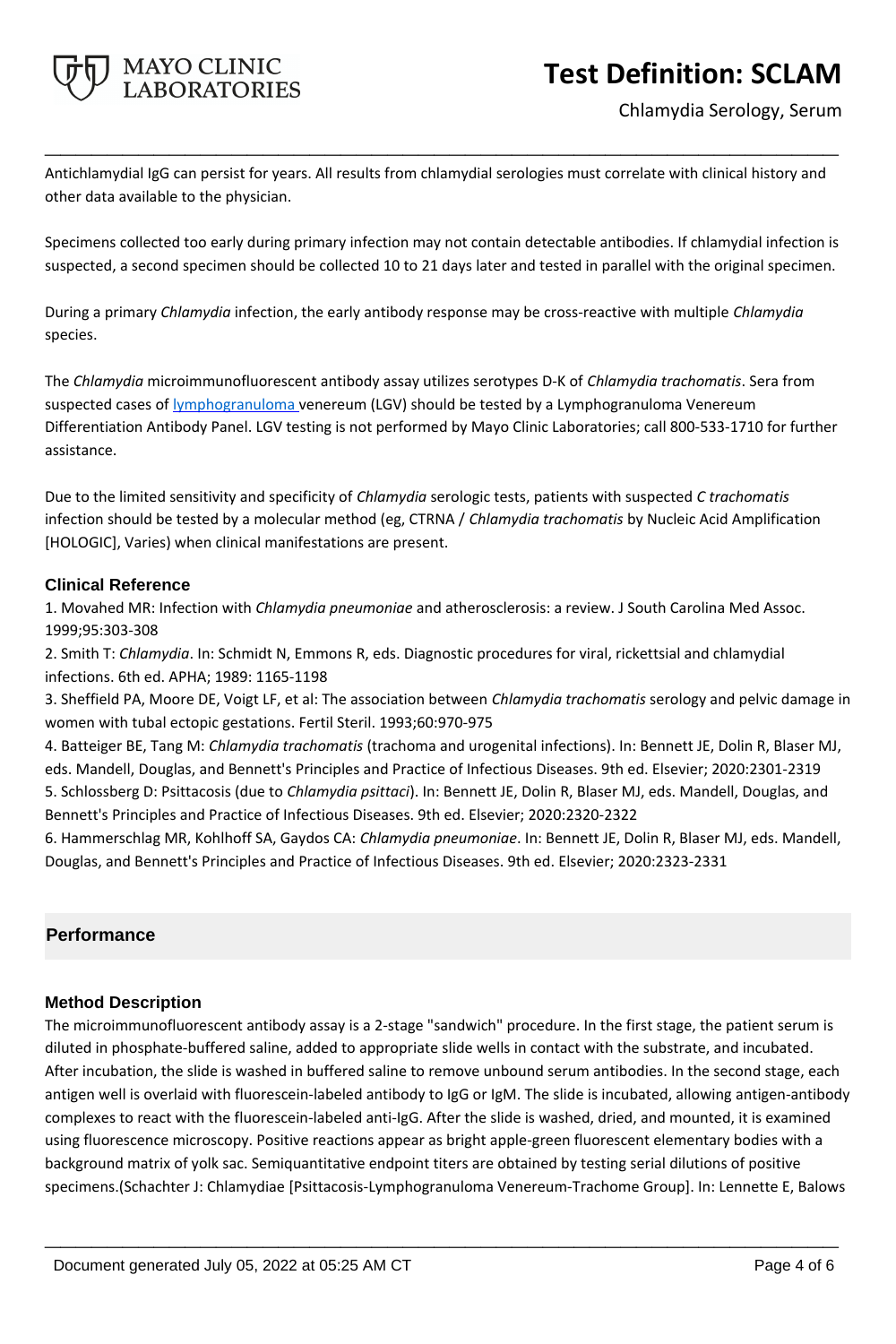

# **Test Definition: SCLAM**

Chlamydia Serology, Serum

A, Hausler W, Shadomy H, eds. Manual of Clinical Microbiology. 4th ed. ASM Press; 1985: 856-861; Smith T: *Chlamydia*. In: Schmidt N, Emmons R, eds. Diagnostic procedures for viral, rickettsial and chlamydial infections. 6th ed. APHA; 1989: 1165-1198; package insert: Anti-Chlamydia MIF [IgA, IgG or IgM]. Euroimmun Medizinische Labordiadnostika AG; Version 12/16/2019)

**\_\_\_\_\_\_\_\_\_\_\_\_\_\_\_\_\_\_\_\_\_\_\_\_\_\_\_\_\_\_\_\_\_\_\_\_\_\_\_\_\_\_\_\_\_\_\_\_\_\_\_**

#### **PDF Report**

No

**Day(s) Performed** Monday through Friday

**Report Available** Same day/1 to 4 days

**Specimen Retention Time** 14 days

**Performing Laboratory Location** Rochester

## **Fees & Codes**

#### **Fees**

- Authorized users can sign in to [Test Prices](https://www.mayocliniclabs.com/customer-service/client-price-lookup/index.html?unit_code=SCLAM) for detailed fee information.
- Clients without access to Test Prices can contact [Customer Service](http://www.mayocliniclabs.com/customer-service/contacts.html) 24 hours a day, seven days a week.
- **Prospective clients should contact their Regional Manager. For assistance, contact [Customer Service.](http://www.mayocliniclabs.com/customer-service/contacts.html)**

## **Test Classification**

This test was developed, and its performance characteristics determined by Mayo Clinic in a manner consistent with CLIA requirements. This test has not been cleared or approved by the US Food and Drug Administration.

## **CPT Code Information**

86631 x 3-IgG 86632 x 3-IgM

## **LOINC® Information**

| <b>Test ID</b>   | <b>Test Order Name</b>  | Order LOINC <sup>®</sup> Value        |
|------------------|-------------------------|---------------------------------------|
| <b>SCLAM</b>     | Chlamydia Serology, S   | 77166-7                               |
|                  |                         |                                       |
| <b>Result ID</b> | <b>Test Result Name</b> | <b>Result LOINC<sup>®</sup> Value</b> |
| 185              | C. pneumoniae IgG       | 6913-8                                |
| 186              | C. pneumoniae IgM       | 6914-6                                |
| 190              | C. trachomatis IgG      | 6919-5                                |
| 191              | C. trachomatis IgM      | 6920-3                                |

**\_\_\_\_\_\_\_\_\_\_\_\_\_\_\_\_\_\_\_\_\_\_\_\_\_\_\_\_\_\_\_\_\_\_\_\_\_\_\_\_\_\_\_\_\_\_\_\_\_\_\_**